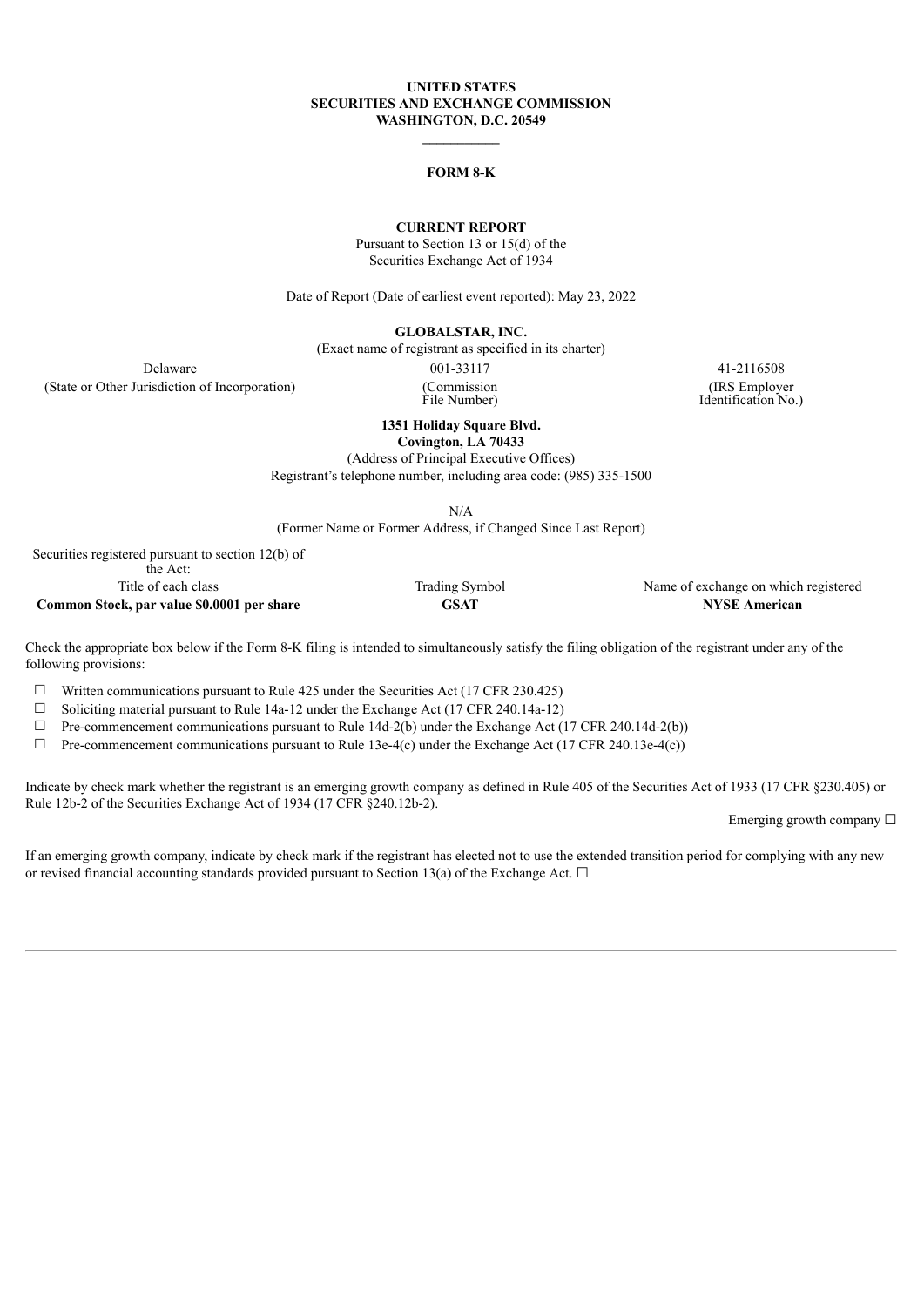## **Item 5.07 Submission of Matters to a Vote of Security Holders**

Globalstar, Inc. (the "Company") held its Annual Meeting of Stockholders on May 23, 2022, at which 1,604,260,360 shares were represented in person or by proxy. The Thermo Companies and its affiliates were not entitled to vote its owned shares for the election of the Class A Directors (Item #1 below); the total shares owned by the Thermo Companies and its affiliates for purposes of this vote was 1,077,514,908. The Company submitted two matters to the vote of stockholders. A summary of the matters voted upon by stockholders is set forth below.

1. Stockholders elected both of the two nominees for Class A director to serve for a term to expire at the 2025 Annual Meeting of Stockholders by the following votes:

| <b>Name</b>       | Votes For   | <b>Votes Against</b> | Abstentions | <b>Broker Non-Votes</b> |
|-------------------|-------------|----------------------|-------------|-------------------------|
| Keith O. Cowan    | 146.639.621 | 120,707,717          | 394,267     | 259,003,847             |
| Benjamin G. Wolff | 260.698.036 | 6,648,404            | 395.165     | 259,003,847             |

2. Stockholders ratified the appointment of Ernst & Young LLP as the Company's independent registered accounting firm for the fiscal year ending December 31, 2022 by the following votes:

| Votes For    | <b>Votes Against</b> | Abstentions | <b>Broker Non-Votes</b> |
|--------------|----------------------|-------------|-------------------------|
| .598,010,319 | .103.291             | 1,146,750   |                         |